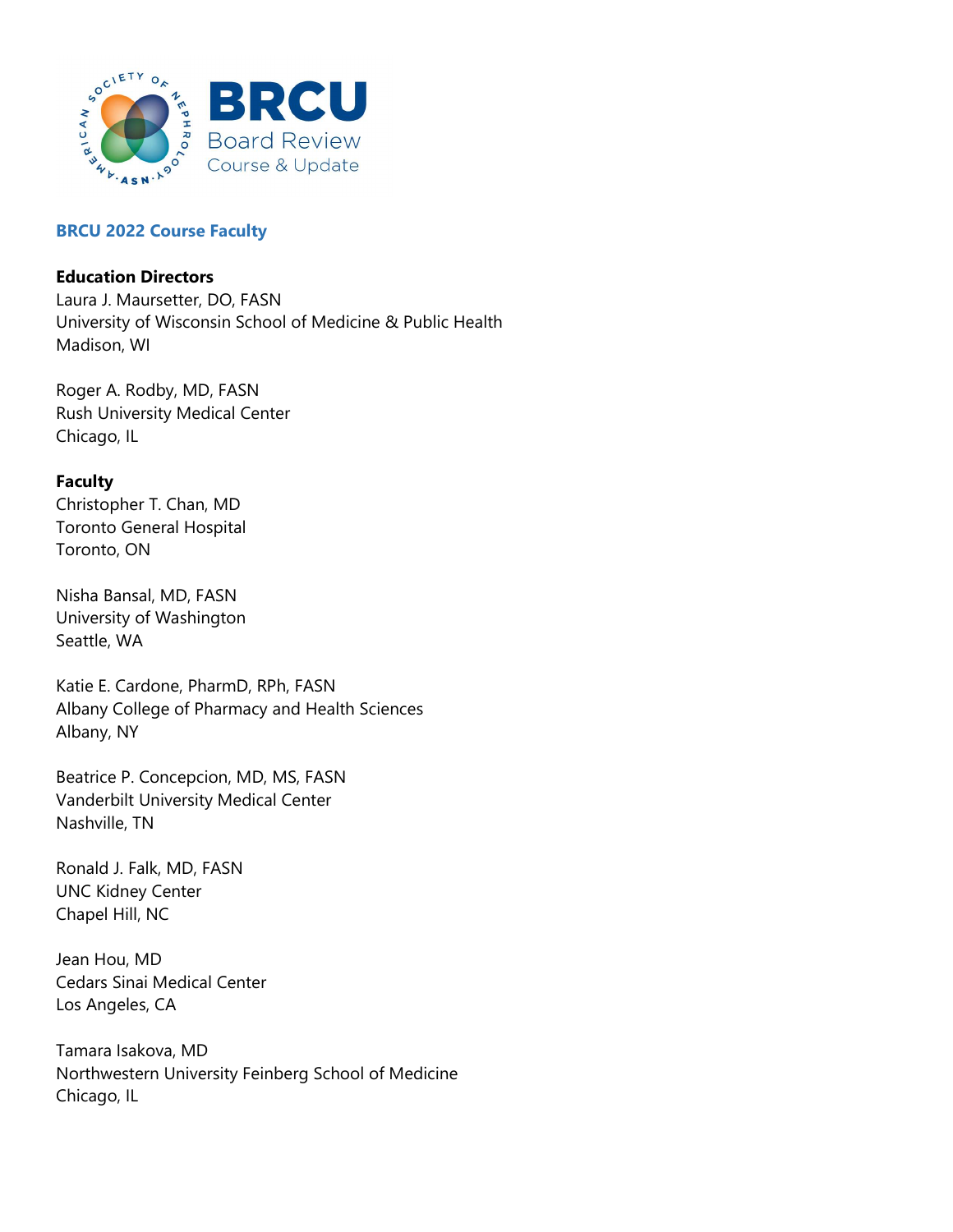Michael G. Ison, MD, MS Northwestern University Feinberg School of Medicine Chicago, IL

Michelle A. Josephson, MD, FASN University of Chicago Chicago, IL

John A. Kellum, MD University of Pittsburgh Pittsburgh, PA

Jay L. Koyner, MD University of Chicago Chicago, IL

Nelson Leung, MD Mayo Clinic Rochester, MN

Laura H. Mariani, MD, MS University of Michigan Ann Arbor, MI

Glen S. Markowitz, MD Columbia University Medical Center New York, NY

Patrick H. Nachman, MD, FASN University of Minnesota Minneapolis, MN

Biff F. Palmer, MD, FASN University of Texas Southwestern Medical Center Dallas, TX

Mark A. Perazella, MD, FASN Yale School of Medicine Cheshire, CT

Mitchell H. Rosner, MD, FASN University of Virginia School of Medicine Charlottesville, VA

Sarah F. Sanghavi, MD Puget Sound VA Health Care System Seattle, WA